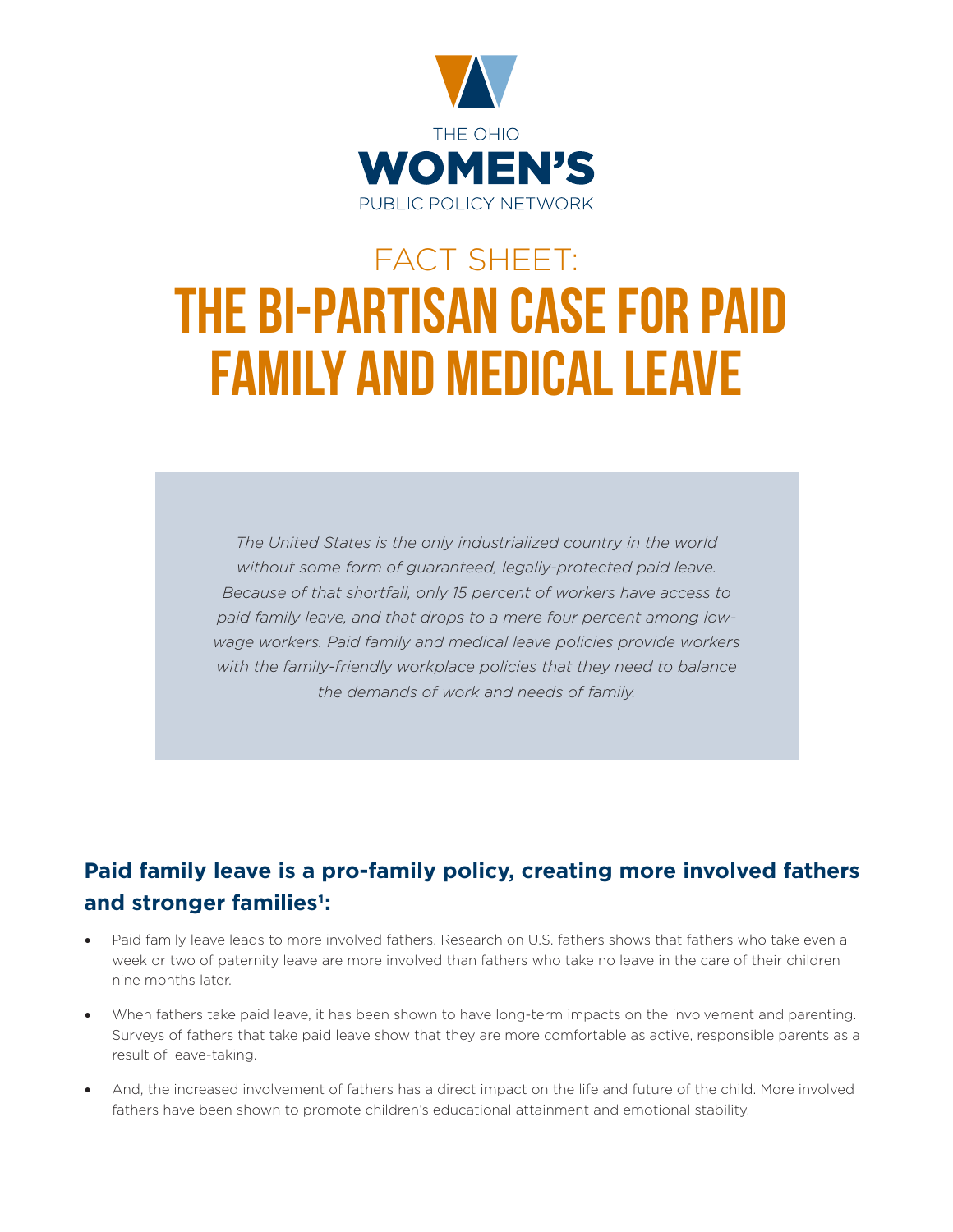## **Access to paid family leave policies result in positive impacts on workforce participation and the local economy2:**

- In Ohio, there is an 11-percentage point gap in labor force participation between men and women, which is partially attributed to the lack of family-friendly policies like paid leave as women are more likely to take a leave of absence from their jobs or leave the workforce entirely to care for a child or family member.<sup>3</sup>
- Paid leave policies offered to both men and women increases the level of women's employment and participation in the regional workforce.
- By improving worker attachment to an employer, access to paid leave for women has been shown to contribute to higher levels of employment rates and wages for mothers in the years following childbirth.
- Labor force participation has grown by over 18 percent over two decades in industrialized nations where paid parental leave policies are in place, while it barely budged in the U.S., where there is no right to paid leave.

## **Paid leave policies help protect economic security for working families, decreasing the need for public assistance4:**

- By preserving access to family income, paid leave policies reduce the demand for public assistance and social services. In fact, women who use paid leave are 39 percent less likely to receive public assistance and have a 40 percent lower rate of enrollment in the food stamps program.
- New fathers who take paid leave are significantly less likely than fathers who do not to report receiving public assistance or food stamps in the year following their child's birth.
- On average, men who take paid leave report receiving \$420 less in public assistance in the year following their child's birth than men who take no leave.

## **Paid leave is good for businesses: improving employee retention, job satisfaction, and productivity5:**

- A growing number of private companies many of which are Fortune 500 companies in Ohio and across the nation have enacted their own paid leave policies, including Facebook, Starbucks, JP Morgan Chase, and Proctor & Gamble.
- Paid family leave is a low-cost, high-benefit policy. Though employees are likely to spend more time away from work due to the benefit, the increased expense to employers that is associated with this additional paid time off has been found to be offset by lower employee attrition (and replacement costs) and increased worker productivity and improved mental well-being.
- Implementing a paid leave standard would level the playing field for businesses in attracting top talent to the state, especially for small businesses, which are less likely to be able to afford implementing a policy on their own.
- The improved rates of employee retention associated with paid leave policies can help employers avoid the replacement and retraining costs.
- In one survey, 99 percent of employers reported that offering paid leave to their workers resulted in improved employee morale.
- A recent survey of men found that 85 percent viewed a prospective employer more positively if they offered paternity leave.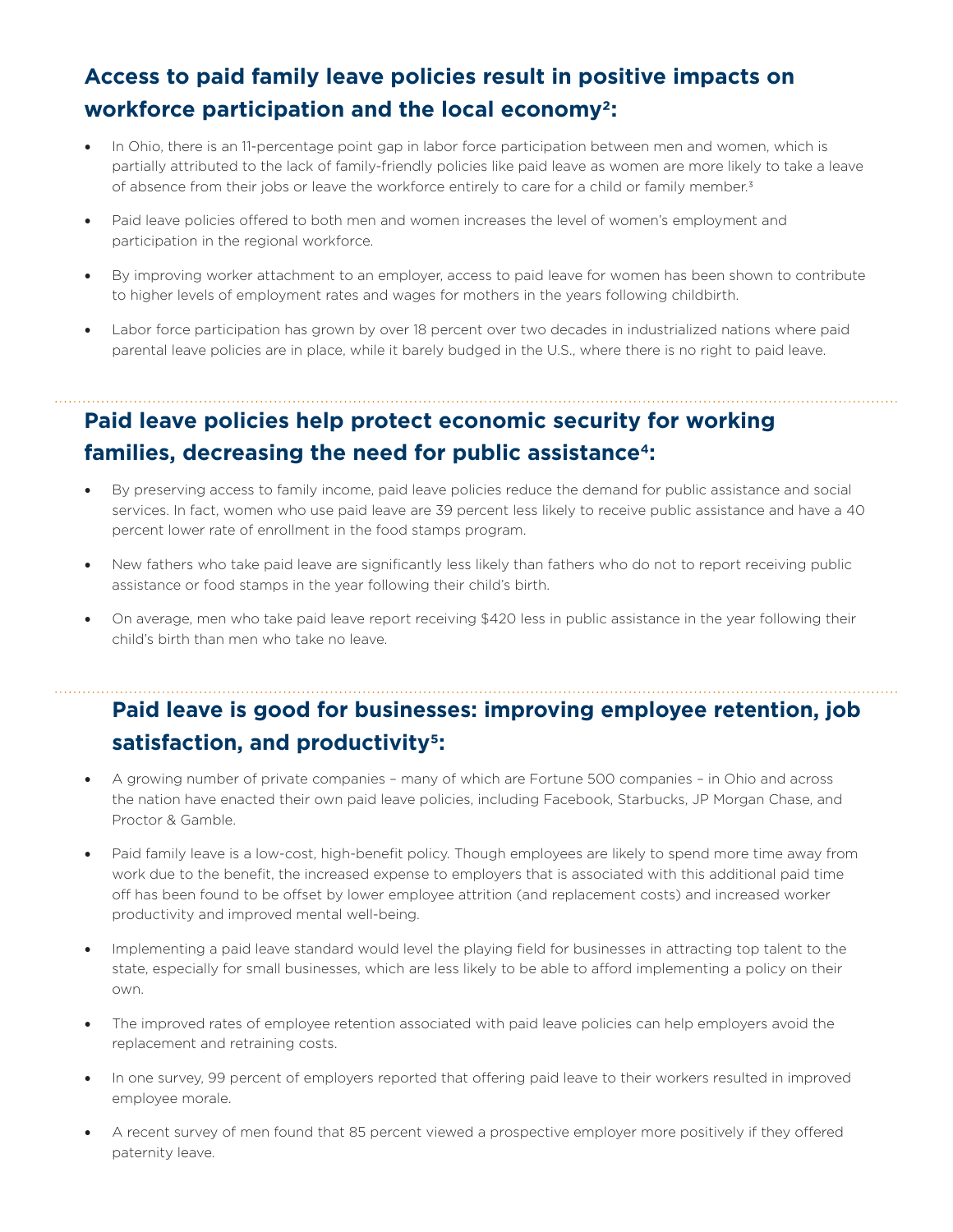## **Paid family leave has support from business owners, particularly small business owners, and a large number of employers are already offering the policy6:**

- According to a Small Business Majority poll released in 2017, seven in ten small business owners stated their support for a national publicly-administered family and medical leave insurance fund, either at the state or national level, funded by employer and employee contributions.
- SBM polling found that 61% of small business owners support paid family and medical leave insurance programs set up at the state level that would provide employees with a portion of their wages for a limited number of weeks when the employee has a serious illness, has a new baby to care for or needs to care for a seriously ill family member.
- The majority of small businesses already offer some sort of parental leave to allow employees to care for a new child: 26% offer maternity leave, and nearly 4 in 10 (37%) offer both maternity and paternity leave.
- 7 in 10 small businesses already have some type of policy—formal or informal—in place when it comes to family leave—time an employee would take to care for a family member with a serious illness or caregiving need.

#### **Paid family leave improves health outcomes for both mother and baby:**

- Rates of infant mortality, immunization, and breastfeeding have all been seen to improve when women have access to paid leave during pregnancy and after childbirth.
- A 10-week extension in paid leave is associated with a decrease in deaths in the first month of life by 2.6 percent and in the second through twelfth months of life by 4.1 percent.<sup>7</sup>
- Critical bonding time in the first months of life lead to improved child development. In fact, children of mothers who return to work less than three months following childbirth, show a reduction in cognitive development.
- The same research found that other forms of leave (unpaid or non-job-protected leave) do not show a measurable impact on mortality rates, suggesting that parents are unlikely to make use of this type of leave even when it was available to them.
- Children born to mothers who return to work less than 12 weeks following delivery have higher rates of behavioral problems later in life.8
- The health benefits for babies as a result of increased rates of breastfeeding, particularly those born preterm, include reduced rates of infections, allergies, sudden infant death syndrome, obesity, diabetes, childhood lymphoma, and leukemia.
- Additional evidence suggests that longer paid leave times are related to lower rates of maternal depression, and leave taking by fathers can also help reduce symptoms of postpartum depression.

## **Without access to paid leave, the needs of older adults and caregivers is not being met:**

- Labor force participation rates for women and men 65 years of age and older have climbed dramatically over the last quarter century, particularly among adults in their late 60s. In less than 15 years, the share of Ohio's population aged 65 or older will increase by nearly 40 percent.
- Workplace policies have not kept up with this shift, meaning older adults without access to paid leave are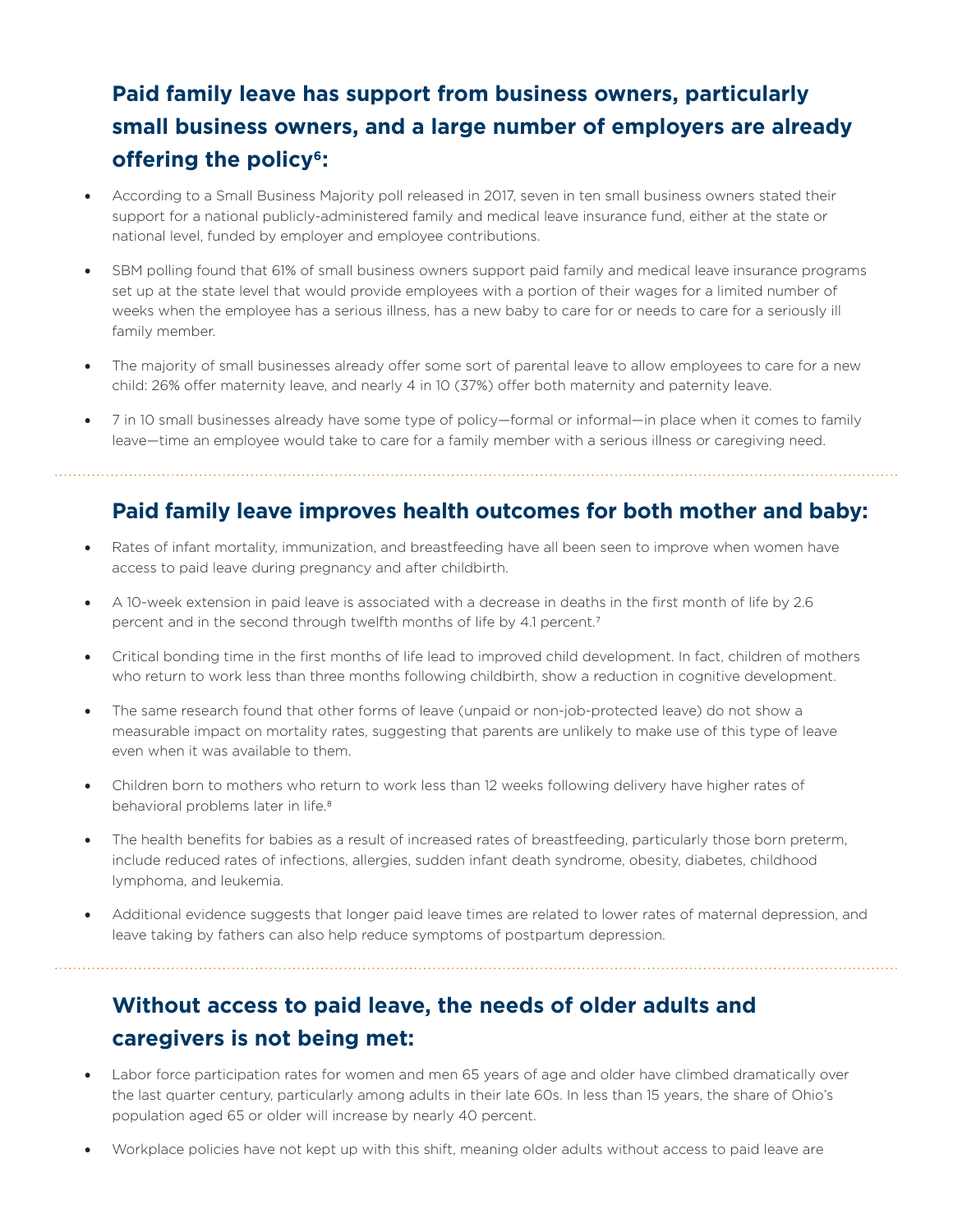forced to choose between a paycheck and managing their health needs.

As the population ages and people live longer, the need for paid leave will only increase as it will become more common for workers to serve as caregivers to older family members. A recent study from MetLife and the National Alliance for Caregiving estimated that women lose an average \$324,044 in compensation due to unpaid caregiving duties.

#### **There has been growing support and desire from American voters for paid family and medical leave policies9:**

- Polling from the National Partnership for Women & Families found that nearly four in five likely voters in the 2016 election stated that it was important for elected officials to update the law to guarantee that working families have access to paid family and medical leave. Of those surveyed, 57 percent of respondents said that it is "very important."
- Of the Ohio respondents who were polled, 64 percent said that they would favor a candidate that supports paid family and medical leave.
- This 2016 polling found that support for a paid family and medical leave fund crosses gender and political party lines. Women showed higher support at 85 percent overall in favor of the policy, and a total of 65 percent of men voiced support.
- Additional polling conducted ahead of the 2018 election found that there is increasing support from voters for a comprehensive, inclusive paid leave policy. According to the survey, 8 in 10 (84 percent) voters stated that they support a comprehensive national paid family and medical leave policy that covers all workers.
- Of those respondents, there was support across political party lines: 94 percent of Democrats, 83 percent of Independents, and 74 percent of Republicans support a policy that covers leave for a newborn or newly adopted child; a seriously ill, injured, elderly, or disabled family member; an individual's own medical emergency; or to address a deployment or injury of a military service member.
- The survey found that most voters (70 percent) believe that support for paid family and medical leave should not be a partisan issue, including the majority of Democrats (86 percent), Independents (66 percent), and Republicans (54 percent).

#### **Numerous states have already passed paid leave policies, and they're working10:**

- Five states—California, Rhode Island, Washington, New Jersey, and New York—and the District of Columbia have passed laws that provide paid family leave for employees who need time off to care for sick or disabled family members or a new child.
- A majority of businesses in California (87 percent) had no increased costs as a result of the program and nine percent indicated that the program had generated cost savings for their businesses by reducing employee turnover and/or reducing their own benefit costs.
- Several New Jersey employers noted that the state's paid leave program helped reduce stress among employees and improve morale among employees who took leave and their co-workers.
- According to evidence from state-based programs, very few employers suspect abuse and even fewer have confirmed abuse.
- States with paid leave policies have reported that program administration is not challenging and programs often result in cost-savings for employers rather than a financial drain.